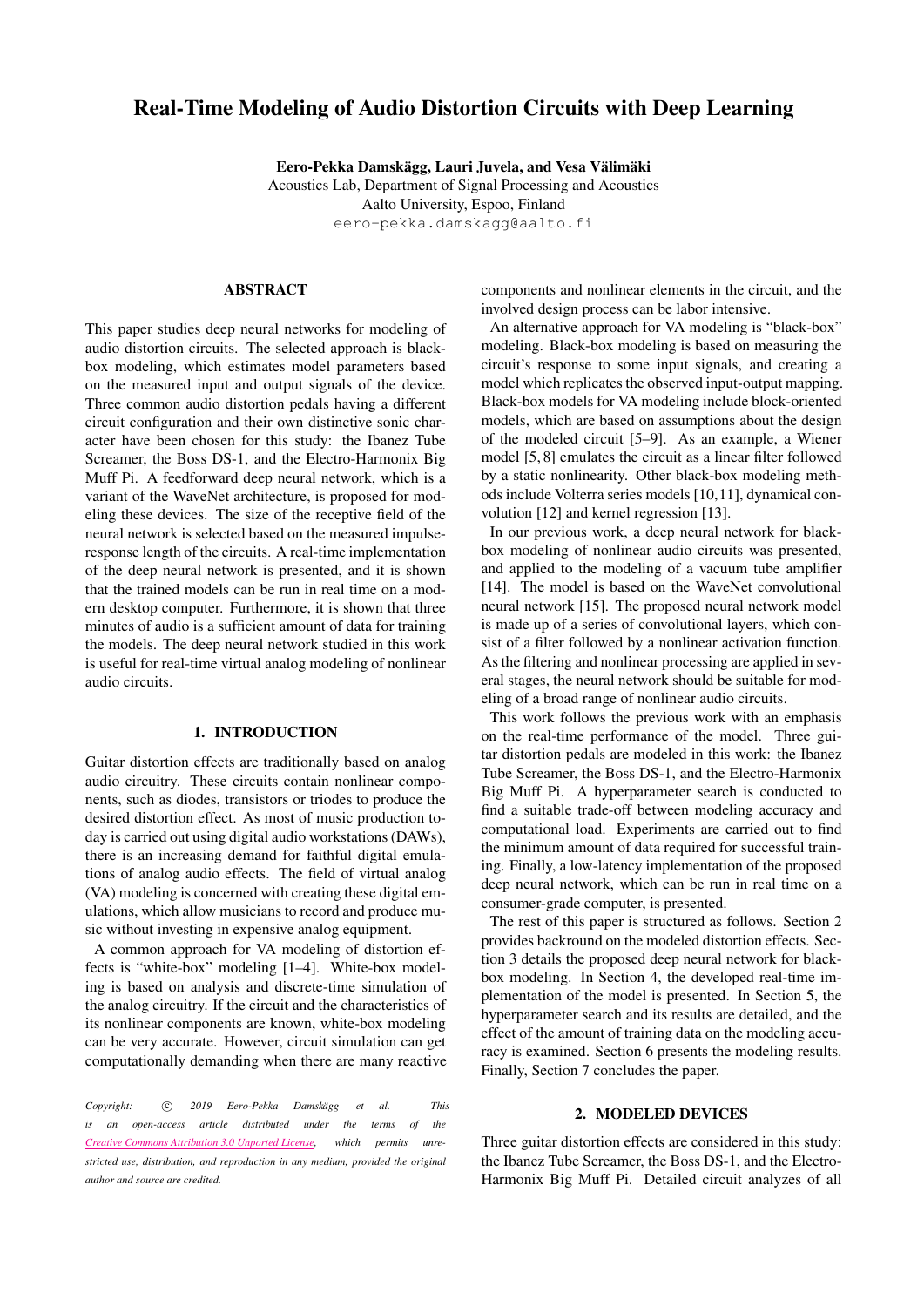<span id="page-1-2"></span><span id="page-1-1"></span>

<span id="page-1-3"></span>Figure 1: Block diagrams of the distortion effects.

three pedals can be found online [\[16\]](#page-7-10).

# 2.1 Ibanez Tube Screamer

The Ibanez Tube Screamer is one of the most well known guitar overdrive pedals. There have been several reissues of the pedal since the release of the original TS808 in the late 1970s [\[17\]](#page-7-11). For this study, the TS7 version, which was introduced in the early 2000s, was used. Digital models for the Tube Screamer have been previously proposed by Yeh *et al*. [\[1,](#page-6-0) [18\]](#page-7-12), Werner *et al*. [\[4\]](#page-7-0), and Eichas *et al*. [\[8\]](#page-7-3).

The simplified structure of the Tube Screamer pedal is shown in Figure [1a.](#page-1-1) The nonlinear behavior of the pedal occurs in the clipping amp. It is an op-amp-based bandpass filter with diodes in the feedback path of the op amp. After the clipping amp, there is the tone stage, which consists of a passive lowpass filter followed by an active filter, which can act as a low-pass or a high-pass filter depending on the position of the tone potentiometer.

#### 2.2 Boss DS-1

The Boss DS-1 is a famous distortion pedal released in the late 1970s [\[16\]](#page-7-10). Its nonlinear characteristics resemble those of a hard clipper. Before this work, digital models for the DS-1 have been proposed by Yeh *et al*. [\[2,](#page-6-2) [18\]](#page-7-12).

The DS-1 has two nonlinear stages, as shown in Figure [1b.](#page-1-2) The transistor booster stage performs high-pass filtering and amplification of the input signal. Nonlinearities are introduced to the signal when the boosted peak-to-peak voltage of the signal exceeds the 9V supply voltage.

The actual distortion effect is produced by the clipping amp. The clipping amp is an op-amp-based bandpass filter with two diodes shunting the output signal to ground. This placing of the diodes introduces a hard-clipping effect. This is in contrast to the soft-clipping effect produced by placing the diodes in the feedback path, as in the Tube

<span id="page-1-4"></span>

Figure 2: Proposed deep neural network model.

Screamer [\[16\]](#page-7-10). The tone stage has passive low-pass and high-pass filters whose outputs are mixed based on the setting of the tone knob. Setting the tone knob to the middle position results in a bandstop response, with a center frequency at approximately 500 Hz [\[16\]](#page-7-10).

## 2.3 Electro-Harmonix Big Muff Pi

The Big Muff Pi is a distortion/fuzz effect known for its distinctive long-sustain sound [\[16,](#page-7-10) [19\]](#page-7-13). Electro-Harmonix began mass-producing the pedal in the early 1970s. Since then, various models have been released with different exteriors and with slight circuit modifications [\[19\]](#page-7-13). Digital models for the Big Muff have been proposed [\[8,](#page-7-3) [20\]](#page-7-14)

A simplified block diagram of the Big Muff is shown in Figure [1c.](#page-1-3) The circuit has two identical clipping amps in series. However, in some versions, the two clipping amp circuits have different component values, such as different collector resistors [\[19\]](#page-7-13). The clipping amp is a transistorbased bandpass filter. As with the Tube Screamer, the clipping in the Big Muff is produced by two diodes placed in the feedback path. The combined effect of the two cascaded soft-clipping amps is hard clipping. The tone stage is similar to the one in the Boss DS-1.

#### 3. DEEP NEURAL NETWORK MODEL

<span id="page-1-0"></span>The proposed model for black-box modeling is based on the WaveNet neural network [\[15\]](#page-7-9). The original WaveNet is a convolutional autoregressive model, where the previous output sample is fed back to the model for making the next prediction. In our previous work, a feedforward variant of the WaveNet architecture was presented and applied to modeling of a vacuum tube amplifier [\[14\]](#page-7-8).

The proposed model is shown in Figure [2.](#page-1-4) The neural network consists of a series of convolutional layers. The raw input waveform is given as input to the first convolutional layer. The convolutional layers apply linear filtering and a nonlinear activation function to the signal.

Optionally, the output of the network can be conditioned on user controls. In the previous work [\[14\]](#page-7-8), the gain setting of the vacuum tube amplifier was fed to the model along with the input signal, allowing the model to represent different playing configurations of the amplifier. In the experiments of this work, the conditioning is left out,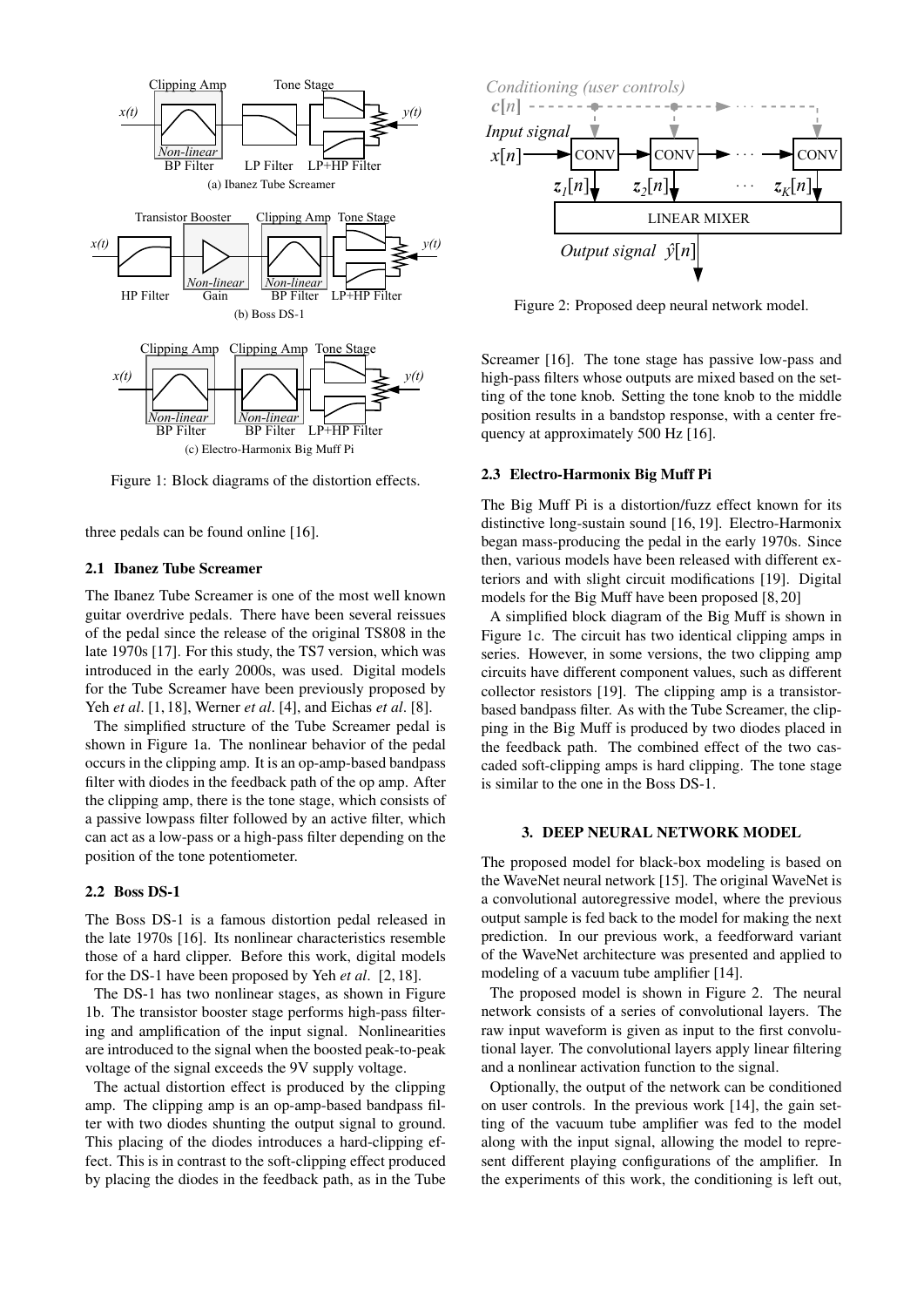<span id="page-2-0"></span>

Figure 3: Block diagram of a single convolutional layer.

since we are measuring physical devices, and automatic knob adjustment and data collection is left for future work.

In the previous work, the outputs of the convolutional layers were fed to a three layer "post-processing module" with  $1 \times 1$  convolutions and nonlinear activation functions. In convolutional neural network terminology, a  $1 \times 1$  convolution refers to a matrix multiplication applied at each time step in the signal. In this work, the post-processing module is replaced by a linear mixer, i.e., a single linear  $1 \times 1$  convolution layer. According to our experiments, the network performs similarly or better with the linear output layer, while reducing the complexity and the computational load of the network.

## 3.1 Convolutional Layer

The convolutional layer used in the model is shown in Figure [3.](#page-2-0) The input signal is first processed by the dilated causal FIR filter  $H_k(z^{d_k})$ , where k is the layer index and  $d_k$  is the integer-valued "dilation factor" of the filter. Since the convolutional layers generally have multiple channels, the filtering is performed as a multiple-input and multipleoutput (MIMO) convolution with a kernel  $H_k$ . This means that a filter is learned for each pair of input and output channels. The individual filters in the kernel have impulse responses

$$
h[n] = \sum_{m=0}^{M-1} w_m \delta[n - m d_k],
$$
 (1)

where  $\delta[n]$  is the Kronecker delta function, and  $w_m$  are the non-zero coefficients of the filters learned by the network.

Next, a nonlinear activation function  $f(\cdot)$  is applied to the biased convolution output, producing the layer output

$$
\boldsymbol{z}_k[n] = f[(\boldsymbol{H}_k * \boldsymbol{x}_k)[n] + \boldsymbol{b}_k],\tag{2}
$$

where  $*$  denotes the convolution operator, and  $b_k$  is the learned bias term.

The layers include a residual connection, which means that the input to the next layer is

$$
\boldsymbol{x}_{k+1}[n] = \boldsymbol{W}_k \boldsymbol{z}_k[n] + \boldsymbol{x}_k[n], \tag{3}
$$

where the  $1 \times 1$  convolution kernel  $W_k$  controls the mixing between the layer input  $x_k$  and the layer output  $z_k$  before the next layer.

Each convolutional layer is a Wiener model: a linear filter followed by a static nonlinearity. Conventional black-box approaches are often based on a Wiener [\[5,](#page-7-1) [8\]](#page-7-3), a Hammerstein [\[6\]](#page-7-15) or a Wiener-Hammerstein [\[7,](#page-7-16) [9\]](#page-7-2) model assumption. As a cascade of Wiener models, the proposed neural network makes fewer assumptions about the design of the modeled device, and is expected to be applicable to

<span id="page-2-1"></span>

Figure 4: Visualization of three convolutional layers in series and the resulting receptive field of  $N = 8$ . The figure has been adapted from [\[15\]](#page-7-9).

the modeling of a broad range of nonlinear systems. Furthermore, the deep learning approach optimizes the system response jointly, and not block-by-block, so not only the model but also the optimization makes fewer assumptions about the behavior of the device under study.

#### 3.2 Receptive Field

The proposed neural network is modeling the device under study in a feedforward fashion. The predicted output sample at a time instant  $n$  depends only on the  $N$  latest input samples, where  $N$  is called the receptive field of the model, or the order of the feedforward model. The receptive field depends on the number of convolutional layers, and the lengths of the filters in the layers. This is illustrated in Figure [4.](#page-2-1) The example network has 3 convolutional layers with dilation factors  $d_k = \{1, 2, 4\}$ , and  $M = 2$  nonzero coefficients for each filter. It can be seen that in this case, the current output sample depends on eight latest input samples. That is, the network has a receptive field of  $N = 8$ . Generally, the receptive field is given by

<span id="page-2-2"></span>
$$
N = (M - 1) \sum_{k=1}^{K} d_k + 1,
$$
 (4)

where  $K$  is the number of convolutional layers. By increasing the dilation by a factor of two in each layer, the model order can be increased to thousands of samples with relatively few layers, allowing feedforward modeling of systems with long impulse responses.

To estimate the required receptive field for modeling of the distortion effects, their linear impulse responses were estimated using the swept-sine technique [\[6,](#page-7-15) [21\]](#page-7-17). A lowlevel sine sweep was used in order to minimize the effect of circuit nonlinearities in the measurement. The estimated lengths of the impulse responses were approximately 35 ms for the Big Muff, and approximately 45 ms for the Tube Screamer and the DS-1. With a 44.1-kHz sample rate, these correspond to required receptive fields of approximately 1500 to 2000 samples, respectively.

#### 3.3 Loss Function

The neural network was trained by minimizing the errorto-signal ratio (ESR) with respect to the training data. Dur-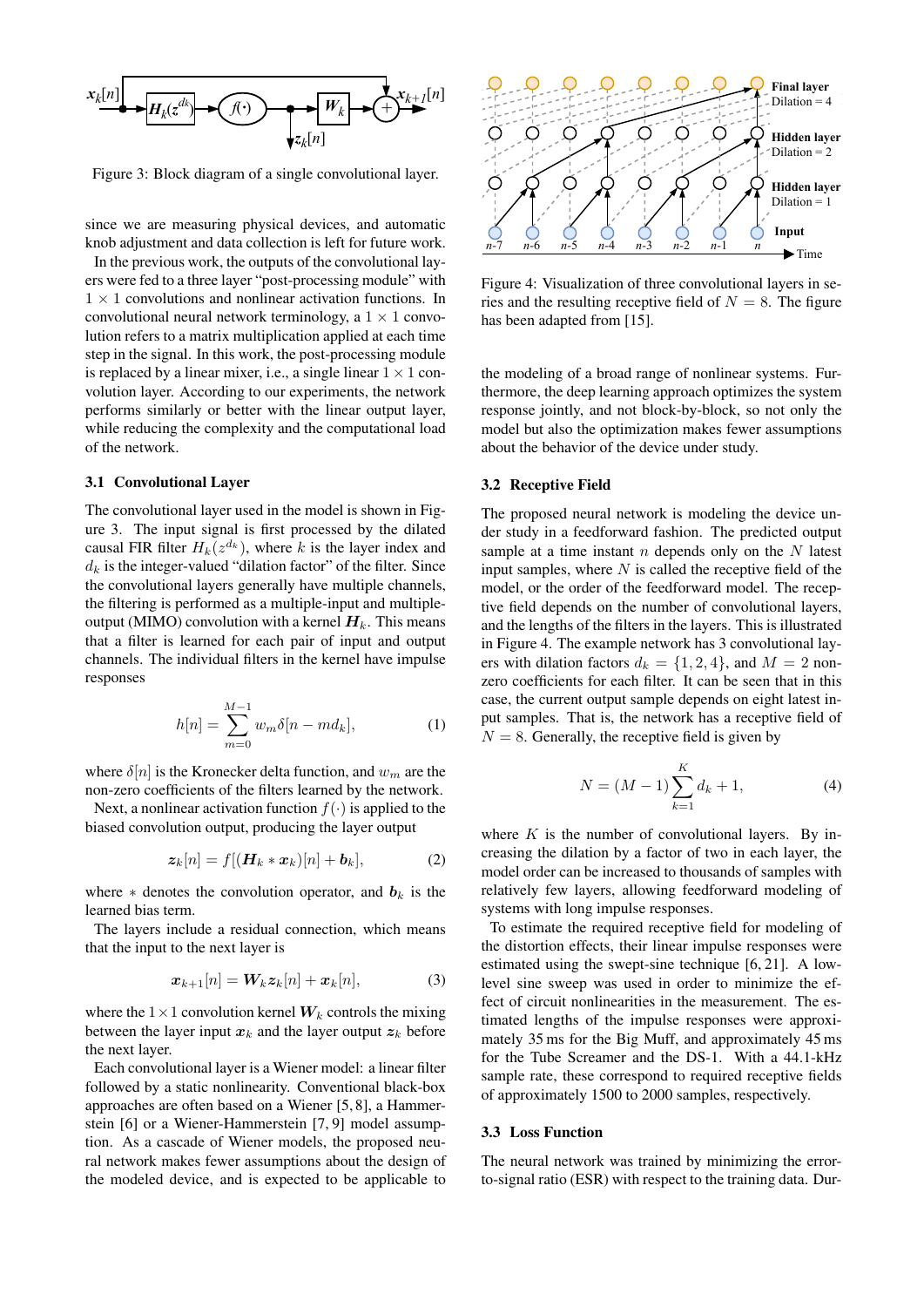<span id="page-3-2"></span>

Figure 5: The processing speeds of models with different numbers of layers and convolution channels. The models use the gated activation. The cases above the horizontal dashed line can run in real time.

ing training and validation, a "pre-emphasis" filter was applied to the output and target signals before computing the ESR. For the ith training example, the pre-emphasized ESR is given by

$$
\mathcal{E}^{\{i\}} = \frac{\sum_{n=-\infty}^{\infty} |y_p^{\{i\}}[n] - \hat{y}_p^{\{i\}}[n]|^2}{\sum_{n=-\infty}^{\infty} |y_p^{\{i\}}[n]|^2},\tag{5}
$$

where  $y_p^{\{i\}}$  is the pre-emphasized target signal, and  $\hat{y}_p^{\{i\}}$  is the pre-emphasized neural network output. The ESR can be considered as an energy-normalized sum-of-squares error. Without the energy normalization, the segments in the training data with most energy would dominate the loss.

The pre-emphasis filter was chosen as the first-order highpass filter with transfer function

$$
H(z) = 1 - 0.95z^{-1},\tag{6}
$$

which is very commonly used in speech processing [\[22\]](#page-7-18). The purpose of the filtering is to emphasize middle and high frequencies in the loss function. According to our experiments, the neural network struggles at modeling the high-frequency content introduced by the distortion effects without the pre-emphasis filtering.

# 4. REAL-TIME IMPLEMENTATION

<span id="page-3-0"></span>The proposed black-box models were implemented in C++, because the goal was to run the optimized model in real time. The real-time application was built using the open source JUCE framework. JUCE allows building crossplatform audio applications as well as VST, AU, and AAX plugins from a single source code. The Eigen library was used for matrix and vector operations. The source code is available at [https://github.com/damskaggep/WaveNetVA.](https://github.com/damskaggep/WaveNetVA)

The C++ implementation of the deep neural network does not currently support model training. Instead, the models are trained using the Tensorflow library. The model hyperparameters and the values of the learned convolution kernels and biases are stored to a JSON file. The trained models can then be loaded to the C++ application.

<span id="page-3-3"></span>

Figure 6: The processing speeds of the 18-layer model with different activation functions and different numbers of convolution channels. The cases above the horizontal dashed line can run in real time.

The real-time performance of the C++ code was estimated for several model configurations. The models were tested using an Apple iMac with an 2.8 GHz Intel Core i5 processor, using a short processing buffer of 64 samples and a sample rate of 44.1 kHz. During the test, all other applications were shut down and the computer was disconnected from the internet. This was done to minimize the effect of other processes in the test.

Figure [5](#page-3-2) shows the processing speed of the model with different numbers of layers and different numbers of convolution channels. The models use the gated activation. The processing speed is expressed as a factor of the requirement for real-time application. Clearly, the computational load increases as the number of layers and channels is increased. The largest model running in real time uses 18 layers and 16 channels in the convolutional layers. With 24 layers, a model with 8 convolutional channels can be run in real time.

Figure [6](#page-3-3) shows the processing speed of the 18-layer model using different activation functions. The activation functions are detailed in Section [5.2.2.](#page-4-0) The rectified linear unit (ReLU) is the computationally cheapest and the gated activation is the most computationally expensive activation.

# 5. EXPERIMENTS

<span id="page-3-1"></span>For the experiments described in the following, the neural networks were trained using the Adam optimizer [\[23\]](#page-7-19). The validation error was computed after each epoch. Early stopping was used with a patience of 20 epochs. The training data was split into 100 ms training examples, and a mini-batch size of 40 was used. A sample rate of 44.1 kHz was used in the experiments.

# 5.1 Dataset Generation

Training data was generated by processing audio through the modeled distortion effects. The devices were measured using an audio interface connected to a computer via USB. One output of the audio interface was connected to the input of the measured device. The output of the device was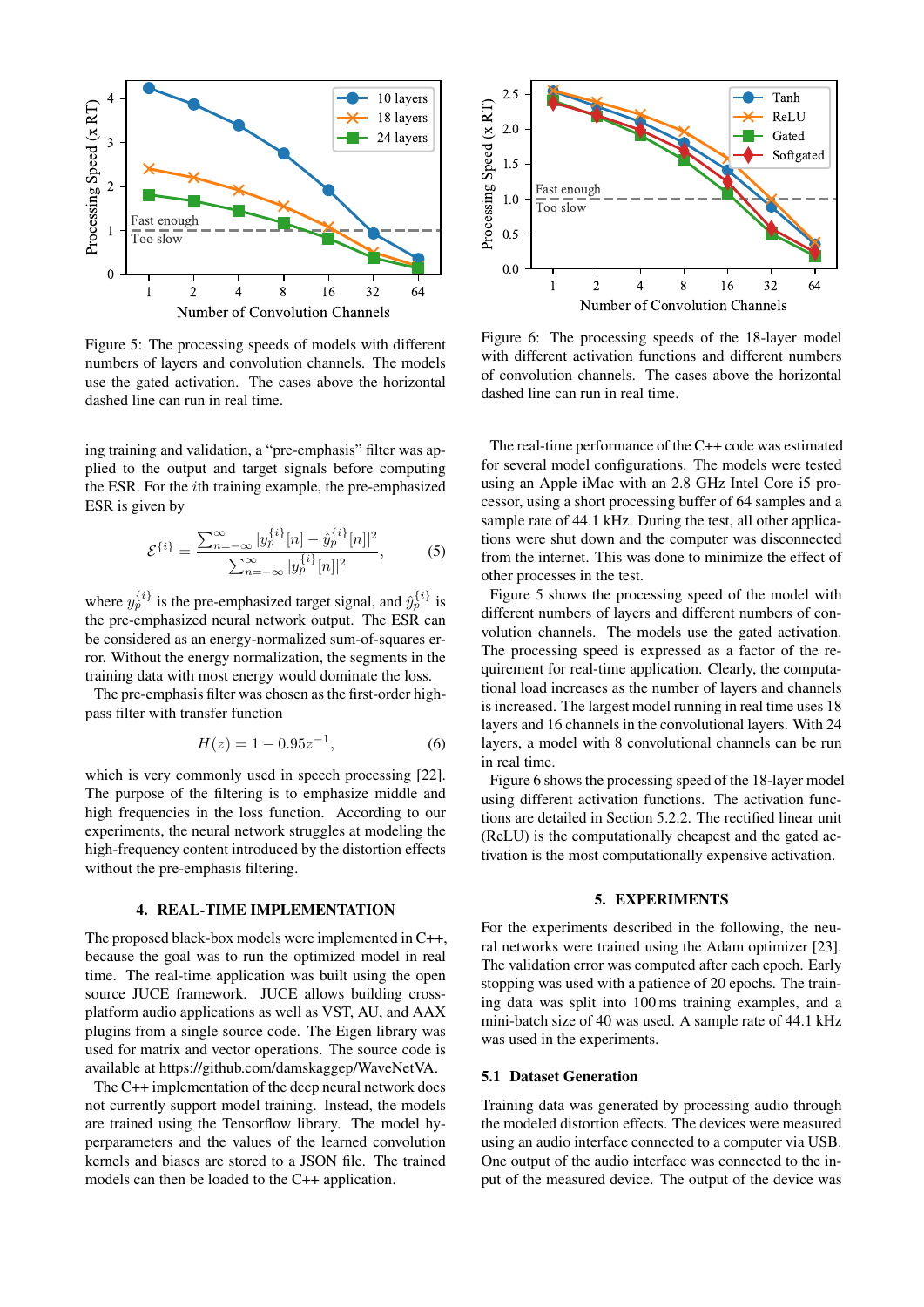recorded by connecting it to one of the inputs of the audio interface. The output of the audio interface was also directly connected to another input of the audio interface, in order to estimate the effect of the audio interface in the measurement, as suggested in [\[9\]](#page-7-2). The recorded direct signal from the audio interface and the recorded output from the device under study make up the input/target pairs used in the training of the network.

The input sounds processed through the device were obtained from the guitar and bass guitar datasets  $1/2$  $1/2$  $1/2$  described in [\[24,](#page-7-20) [25\]](#page-7-21), respectively. A random subset with 5 minutes of audio was picked from the datasets, with 2.5 minutes of guitar and 2.5 minutes of bass sounds. The data generated using these sounds was used for training. An additional minute of audio was randomly selected for validation. For testing of the networks, the test set signals from the previous work were reused [\[14\]](#page-7-8).

All three modeled devices have a knob to control the intensity of the distortion effect and a "Tone" knob to control the filter in the tone stage. For the measurements, all knobs were set to the 12 o'clock, or middle, position. Filtering occurs in the tone stages of all pedals even when the Tone knob is set to the middle position [\[16\]](#page-7-10). That is, the middle position of the knob does not indicate an allpass setting for the filters in the tone stages.

## 5.2 Model Selection

The performance of the proposed neural network depends mostly on the number of channels used in the convolutional layers, the activation function, and the dilation pattern. The choice of these hyperparameters also affects the computational load of the model, as shown in Section [4.](#page-3-0) Therefore, a hyperparameter search was conducted to find a suitable trade-off between model performance and computational load.

## *5.2.1 Dilation Pattern*

Three different dilation patterns were considered:

$$
d_k = \{1, 2, 4, \dots, 512\},
$$
  
\n
$$
d_k = \{1, 2, 4, \dots, 256, 1, \dots, 256\},
$$
 and  
\n
$$
d_k = \{1, 2, 4, \dots, 128, 1, \dots, 128, 1, \dots, 128\}.
$$

These dilation patterns correspond to models with 10, 18, and 24 convolutional layers, respectively. The number of non-zero coefficients in the filters was set to  $M = 3$ , which means that, according to Eq. [\(4\)](#page-2-2), the 10, 18, and 24-layer networks have the receptive fields of  $N = 2047, 2045$ , and 1530 samples, respectively. At the 44.1-kHz sample rate, these receptive fields correspond to approximately 46, 46, and 35 ms, respectively.

## <span id="page-4-0"></span>*5.2.2 Activation Functions*

For the convolutional layers, the performance of the following activation functions are compared: the hyperbolic tangent:

$$
z = \tanh(\boldsymbol{H} * \boldsymbol{x}),\tag{7}
$$

the rectified linear unit (ReLU):

$$
z = \max(0, H * x), \tag{8}
$$

and the gated activation, which was used in the original WaveNet [\[15\]](#page-7-9):

<span id="page-4-3"></span>
$$
z = \tanh(\boldsymbol{H}_f * \boldsymbol{x}) \odot \sigma(\boldsymbol{H}_g * \boldsymbol{x}), \tag{9}
$$

where  $\odot$  is the element-wise multiplication operation,  $\sigma(\cdot)$ is the logistic sigmoid function,  $H_f$  and  $H_g$  are the filter and gate convolution kernels, respectively. Finally, the softsign-gated activation, as used in [\[26\]](#page-7-22), was evaluated:

$$
\boldsymbol{z} = g(\boldsymbol{H}_f * \boldsymbol{x}) \odot g(\boldsymbol{H}_g * \boldsymbol{x}), \tag{10}
$$

where the hyperbolic tangent and the logistic sigmoid of the standard gated activation are both replaced by the softsign function:

$$
g(x) = \frac{x}{1+|x|}.\tag{11}
$$

The softsign nonlinearity can be computationally cheaper than the hyperbolic tangent and the logistic sigmoid functions, as shown in Section [4,](#page-3-0) while having a similar shape.

With the gated activations, the convolutional layer used in the model can no longer be considered a Wiener model. Instead, it can be described as two parallel Wiener models, whose outputs are multiplied together to produce the layer output.

#### *5.2.3 Results*

In the following, the results of the hyperparameter search are presented. As there is an interest on the real-time performance of the models, the validation loss is shown as a function of the processing speed on the developed realtime C++ implementation of the model.

The effect of the choice of dilation pattern on the validation loss is shown in Figure [7.](#page-5-1) The validation loss is reported as an average loss over all the modeled devices. All models shown in Figure [7](#page-5-1) use the gated activation, as given by Eq. [\(9\)](#page-4-3). The number of convolution channels was varied with values 2, 4, 8, 16, and 32. It can be seen that the 10-layer model performs favorably with respect to the processing speed, while still obtaining a relatively low ESR. The 10-layer model with 16 channels has an average ESR of 4.2%, and runs 1.9 times faster than real time. The 18 layer model with 16 convolution channels had the lowest ESR of the models which run faster than real time. The model has an average ESR of 3.1%, and runs 1.1 times faster than real time.

Overall, the 24-layer model performs more poorly than the 18-layer model. It is possible that this is because the receptive field of the 24-layer model is slightly shorter than the estimated impulse response lengths of the Ibanez Tube Screamer and the Boss DS-1.

The effect of the choice of activation function is shown in Figure [8.](#page-5-2) The models shown in Figure [8](#page-5-2) use 18 layers and the number of convolution channels was again varied

<span id="page-4-1"></span><sup>&</sup>lt;sup>1</sup> [https://www.idmt.fraunhofer.de/en/business](https://www.idmt.fraunhofer.de/en/business_units/m2d/smt/guitar.html)\_units/m2d/smt/guitar. [html](https://www.idmt.fraunhofer.de/en/business_units/m2d/smt/guitar.html)

<span id="page-4-2"></span><sup>2</sup> [https://www.idmt.fraunhofer.de/en/business](https://www.idmt.fraunhofer.de/en/business_units/m2d/smt/bass_lines.html) units/m2d/smt/ bass [lines.html](https://www.idmt.fraunhofer.de/en/business_units/m2d/smt/bass_lines.html)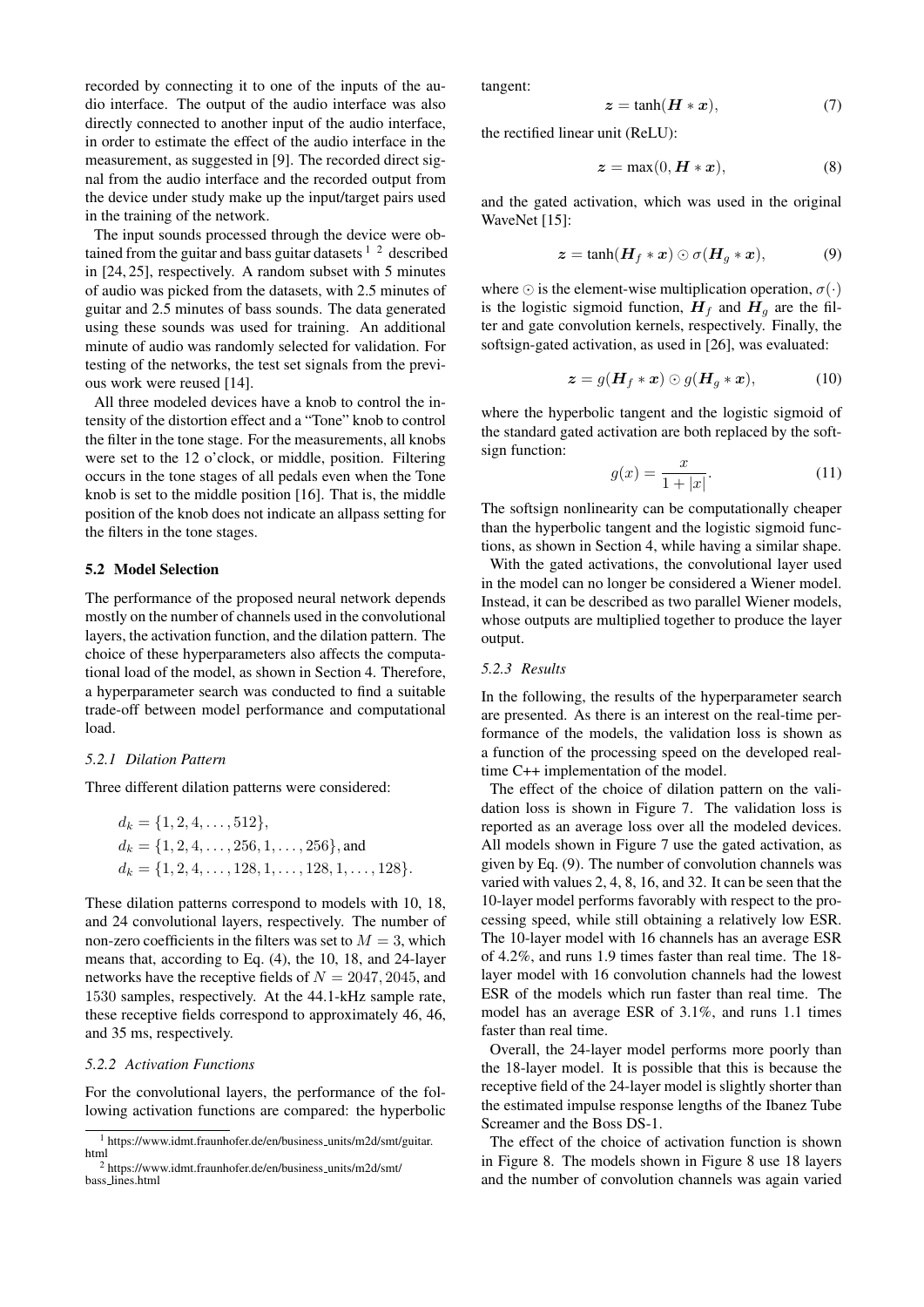<span id="page-5-1"></span>

Figure 7: The validation error-to-signal ratio (ESR) as a function of the processing speed, using different numbers of layers and convolution channels. All models shown use the gated activation. The number of convolution channels used is indicated next to each model.

<span id="page-5-2"></span>

Figure 8: The validation error-to-signal ratio (ESR) as a function of processing speed with different activation functions and different numbers of channels in the convolutional layers. The number of convolution channels used is indicated next to each model.

with values 2, 4, 8, 16, and 32. It can be seen that the hyperbolic tangent activation performs worst out of all activations. The other activation functions perform similarly with each other. This suggest that the ReLU, the softsignbased gated activation and the standard gated activation are all viable options for a real-time application.

Based on the hyperparameter search, three models were chosen for the final evaluation. The hyperparameters of the selected models are shown in Table [1.](#page-5-3) Only models which run faster than real time were selected. WaveNet1 is the fastest of the selected models, and it has the worst ESR on the validation data. WaveNet3 is the slowest model, and it has the best ESR on the validation data. WaveNet2 is an intermediate model.

## 5.3 Training Data Length

An interesting question regarding neural networks for virtual analog modeling is the amount of data required for

<span id="page-5-3"></span>Table 1: Hyperparameters of selected neural networks.

| Model      | WaveNet1 | WaveNet2 | WaveNet3 |
|------------|----------|----------|----------|
| Activation | Gated    | Gated    | Gated    |
| Layers     | 10       | 18       | 18       |
| Channels   | 16       |          | 16       |

<span id="page-5-4"></span>

Figure 9: The validation energy-to-signal ratio (ESR) with different amounts of training data.

training a model. To assess the effect of the amount of training data, models were trained with different amounts of training data, and the effect on the validation loss was examined. The results are shown in Figure [9](#page-5-4) for WaveNet3, the largest of the selected models. The results are averaged across the three modeled devices.

The validation loss decreases as the amount of training data is increased from 10 seconds to 3 minutes. Increasing the amount of training data past 3 minutes appears to have no significant effect on the validation loss.

## 6. RESULTS

<span id="page-5-0"></span>Table [2](#page-5-5) shows the ESRs of the selected models for the Tube Screamer, the DS-1 and the Big Muff. The reported ESR values were computed without pre-emphasis using the unseen test data set.

All selected models achieve a very small ESR on the Tube Screamer, suggesting that the proposed approach leads to a very accurate digital model. With the DS-1 and the Big Muff, the achieved ESR values are higher than with the Tube Screamer. In the tested configurations, the DS-1 and especially the Big Muff are highly nonlinear, due to their cascaded nonlinear stages. We believe that this explains the higher errors when compared to the Tube Screamer, which only has a single soft clipping stage. Overall, the WaveNet3 model has the lowest ESR and WaveNet1 has

<span id="page-5-5"></span>Table 2: Error-to-signal ratio for selected test cases.

| Model    | TS7       | $DS-1$  | Big Muff |
|----------|-----------|---------|----------|
| WaveNet1 | $0.069\%$ | $2.9\%$ | $9.9\%$  |
| WaveNet2 | $0.050\%$ | $3.2\%$ | $7.1\%$  |
| WaveNet3 | $0.041\%$ | $2.1\%$ | 6.9%     |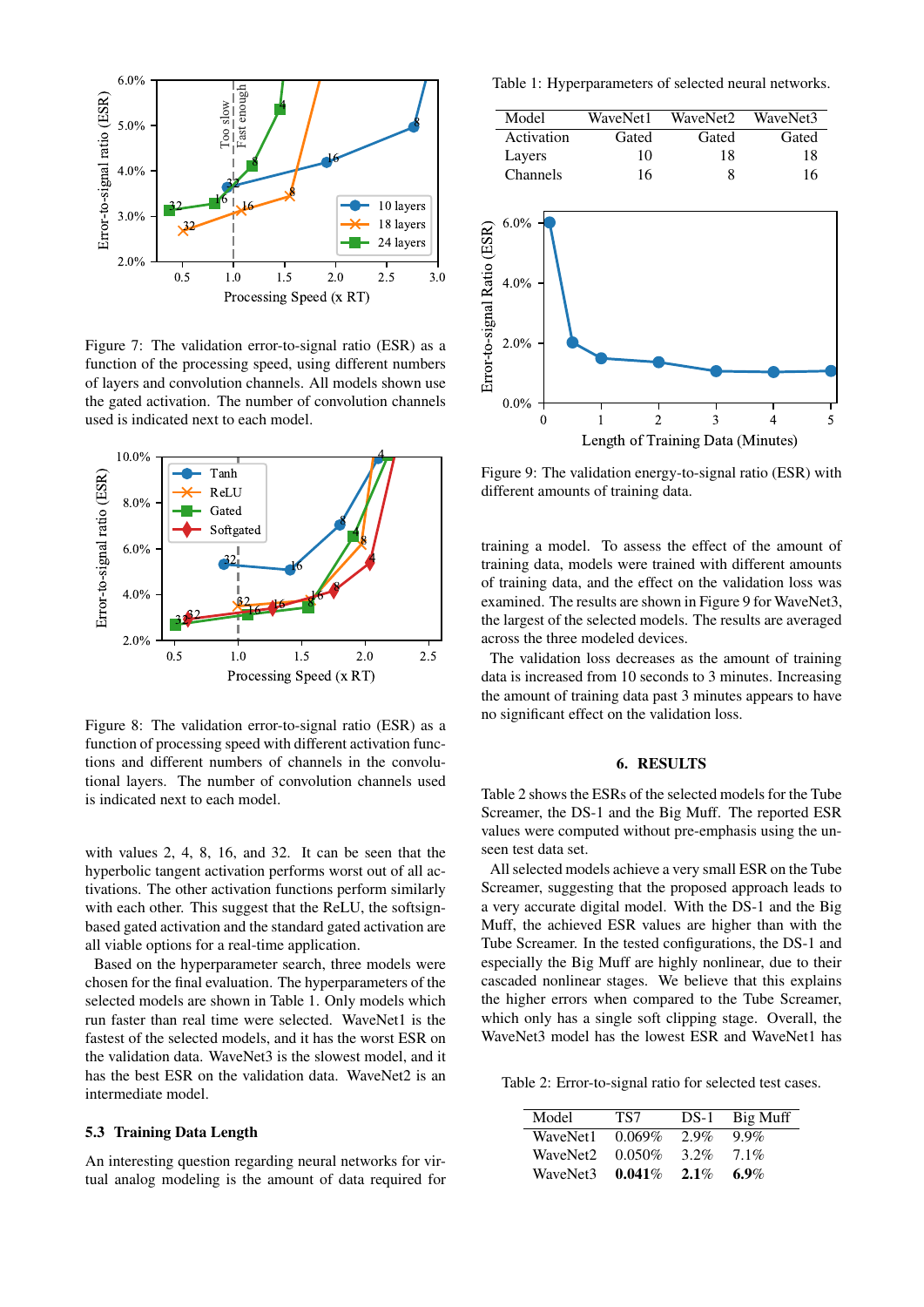<span id="page-6-4"></span>

Figure 10: Waveforms of a guitar sound processed through the Boss DS-1, and through the WaveNet1 model.

<span id="page-6-5"></span>

Figure 11: Spectra of a bass guitar sound processed through the Big Muff, and through the WaveNet3 model.

the highest ESR of the tested configurations. However, the differences between the models are relatively small.

The processing speeds of the models are shown in Table [3.](#page-6-3) The least accurate model (WaveNet1) runs fastest at 1.9 times faster than real time, whereas the most accurate model (WaveNet3) runs 1.1 times faster than real time.

Figure [10](#page-6-4) shows the output waveform of the Boss DS-1 distortion effect to an electric guitar input signal from the test data set, and the corresponding output of the WaveNet1 model. The plot shows a good match between the target signal and the model prediction. Figure [11](#page-6-5) shows the spectrum of a bass guitar signal processed through the Big Muff distortion effect, and the spectrum of the same signal processed through the WaveNet3 model. The spectrum of the model output matches the target spectrum well.

In order to estimate the aliasing introduced by the models, Figure [12](#page-6-6) shows the spectrum of a 1245 Hz sinusoid fed through the WaveNet2 model of the Big Muff pedal. It appears that even though the models were trained with nonaliased data, the learned models suffer from aliasing. How-

<span id="page-6-3"></span>Table 3: Processing speeds of the selected models reported as real-time (RT) factors. The fastest result is highlighted.

| Model                |      | WaveNet1 Wavenet2 WaveNet3 |      |
|----------------------|------|----------------------------|------|
| Speed ( $\times$ RT) | -1.9 | -1.6                       | -1.1 |

<span id="page-6-6"></span>

Figure 12: Spectrum of a 1245 Hz sinusoid fed through the WaveNet2 model of the Big Muff pedal. The black circles indicate the non-aliased components.

ever, while the aliasing is evident with a high-frequency sinusoidal input, no clear aliasing could be heard in the guitar and bass sounds processed through the models.

Several audio samples from all models are available online at the accompanying web page [\[27\]](#page-7-23).

# 7. CONCLUSIONS

<span id="page-6-1"></span>This work considered the use of deep neural networks for modeling of audio distortion effects. Three well-known guitar distortion pedals were modeled using a feedforward variant of the WaveNet neural network. Different model configurations were examined to find a suitable compromise between modeling accuracy and computational load. A real-time and low-latency implementation of the proposed deep neural network was developed. The results suggest that the proposed deep learning approach can be used to train accurate digital models of analog distortion effects, which can be run in real-time on a consumer-grade desktop computer. Future work will further study the aliasing behavior of neural network models.

## Acknowledgments

This work has been partially supported by the NordForsk Nordic University Hub "Nordic Sound and Music Computing Network – NordicSMC", project number 86892. We acknowledge the computational resources provided by the Aalto Science-IT project.

## 8. REFERENCES

- <span id="page-6-0"></span>[1] D. T. Yeh, J. Abel, and J. O. Smith, "Simulation of the diode limiter in guitar distortion circuits by numerical solution of ordinary differential equations," in *Proc. Int. Conf. Digital Audio Effects (DAFx)*, Bordeaux, France, Sept. 2007, pp. 197–204.
- <span id="page-6-2"></span>[2] D. T. Yeh, J. S. Abel, A. Vladimirescu, and J. O. Smith, "Numerical methods for simulation of guitar distortion circuits," *Computer Music J.*, vol. 32, no. 2, pp. 23–42, 2008.